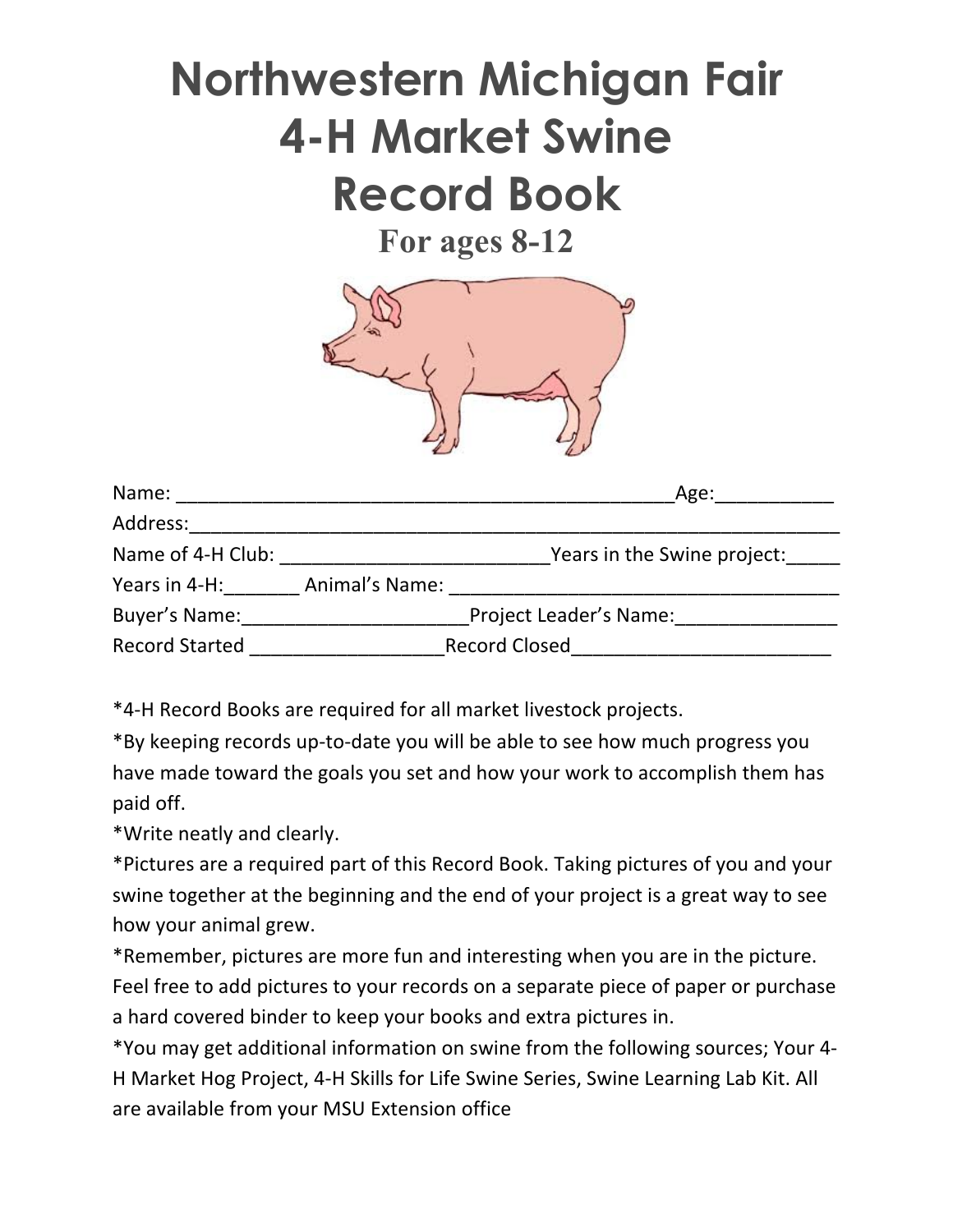## **Project Information**

The start of the project will be the day you placed your swine on feed. The end of the project will be the day of weigh in at fair.

Project Start Date: \_\_\_\_\_\_\_\_\_\_\_\_\_\_\_\_\_\_\_\_\_\_\_\_\_ Project End Date: \_\_\_\_\_\_\_\_\_\_\_\_\_\_\_\_

 What month was your pig born? \_\_\_\_\_\_\_\_\_\_\_\_\_\_\_\_\_

Please fill in the following information about your swine.

| Ear Tag Number | Sex | Date      | Breed and Color of | Sold/Kept/ | Purchase Price |
|----------------|-----|-----------|--------------------|------------|----------------|
|                |     | Purchased | <b>Your Swine</b>  | Died       |                |
|                |     |           |                    |            |                |
|                |     |           |                    |            |                |

Total Spent on your swine \$\_\_\_\_\_\_\_\_\_\_\_\_\_\_

# **Monthly Feed Record**

| Month  | Type of feed used-What was the<br>main ingredient? | Pounds of feed<br>used? | Cost of feed? |
|--------|----------------------------------------------------|-------------------------|---------------|
| April  |                                                    |                         | \$            |
| May    |                                                    |                         | \$            |
| June   |                                                    |                         | \$            |
| July   |                                                    |                         | \$            |
| August |                                                    |                         | \$            |
| Total  |                                                    |                         | \$            |

#### **Expenses Other Than Feed**

| Item                         | April | May | June | July | August | <b>Totals</b> |
|------------------------------|-------|-----|------|------|--------|---------------|
| <b>Veterinary Fees</b>       |       |     |      |      |        |               |
| <b>Bedding</b>               |       |     |      |      |        |               |
| <b>Fair Fees</b>             |       |     |      |      |        |               |
| Pictures at Fair \$9.00      |       |     |      |      |        |               |
| Beef/Pork Boards Fee (.004%) |       |     |      |      |        |               |
| 4-H Council Adm. Fee (.05%)  |       |     |      |      |        |               |
| <b>Other Expenses</b>        |       |     |      |      |        |               |
| Total                        |       |     |      |      |        |               |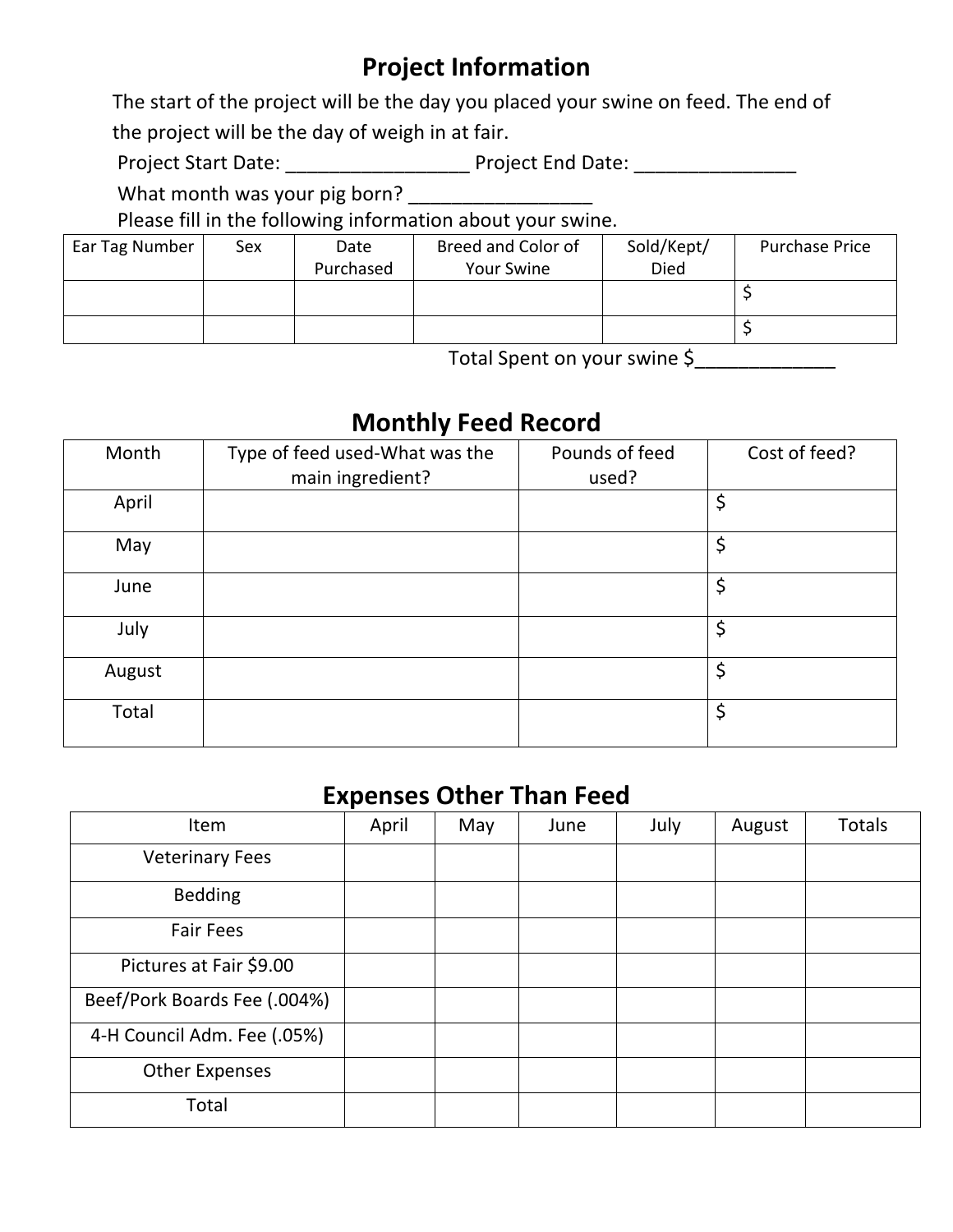### **Income for Project Year**

| Month of Fair | Weight of Swine at | Price per Pound at | <b>Total Value</b> |
|---------------|--------------------|--------------------|--------------------|
|               | Fair               | Auction            | (weight x price)   |
|               |                    |                    |                    |

#### **Financial Summary**

|                                      | THIANGIAI JUNINIAI Y        |    |
|--------------------------------------|-----------------------------|----|
| Purchase Price of Your Swine         | \$                          |    |
| <b>Feed Cost</b>                     | \$                          |    |
| Expenses other than Feed<br>(page 2) | \$                          |    |
| <b>Total Expenses</b>                | \$                          |    |
|                                      | Income from Sale of Swine   |    |
|                                      | (Weight X Price)            | \$ |
|                                      | <b>Minus Total Expenses</b> | \$ |
|                                      | Net Profit or Loss          | \$ |

### **Project Pictures**

\* Pictures area a required part of this Record Book. Taking pictures of your swine throughout the project will show you how your swine has grown and developed.

\* Remember, pictures are nicer when you are in the picture. Add pictures on separate piece of paper or in a folder.

| Paste First Photo Here |  |  |  |
|------------------------|--|--|--|
|------------------------|--|--|--|

Paste Ending Photo Here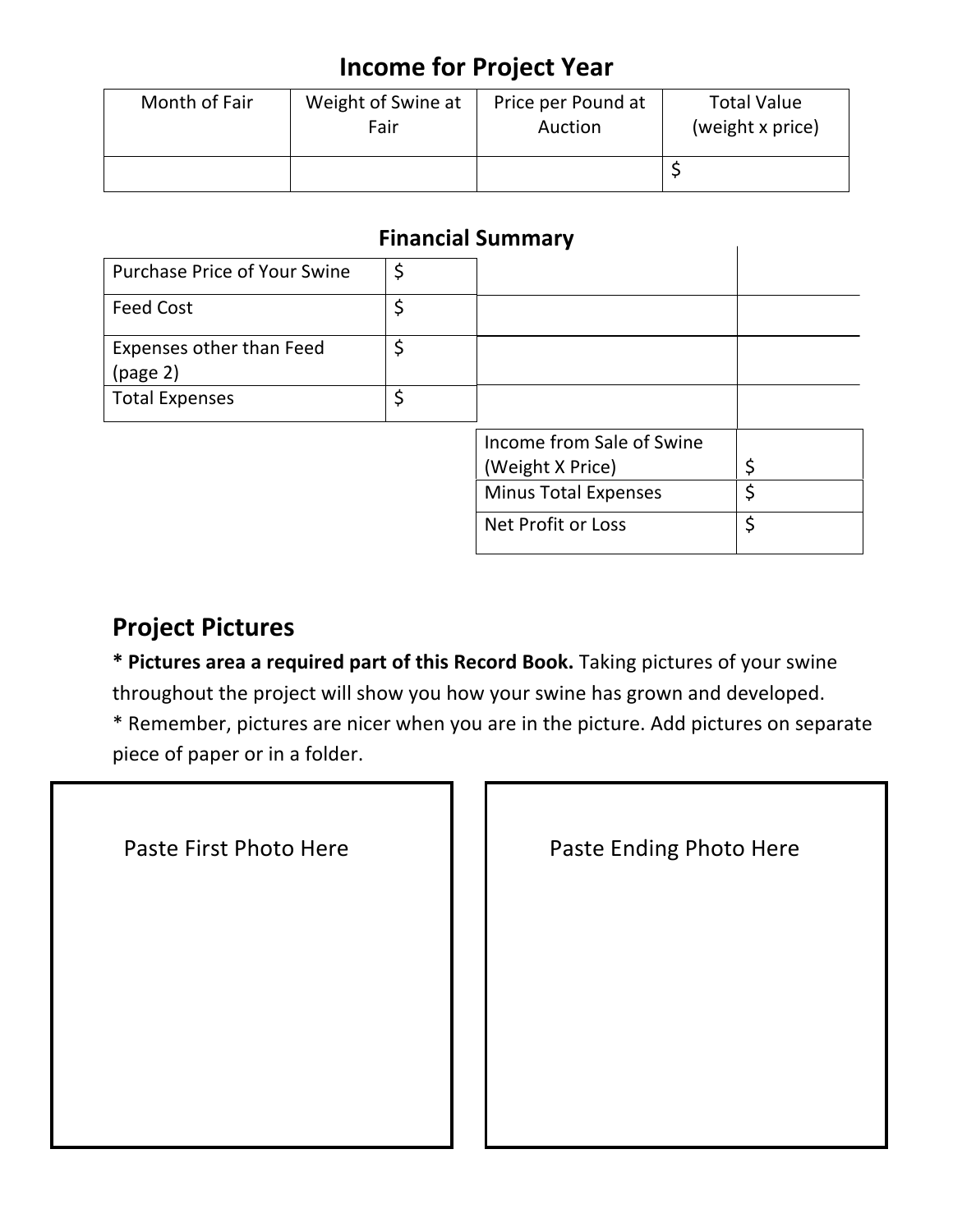#### **My Swine Project**

- 1.) I enrolled in this project because I wanted to learn?
- 2.) I kept my swine healthy by?
- 3.) How did you decide the diet for your swine? What rations did you feed and why?
- 4.) How did you train and prepare your swine for showing?
- 5.) What can you do to improve with your future market livestock project?

- 6.) How did you do and what useful information did you learn this year?
- 7.) Did you participate in any club activities or have any club responsibilities this past year?